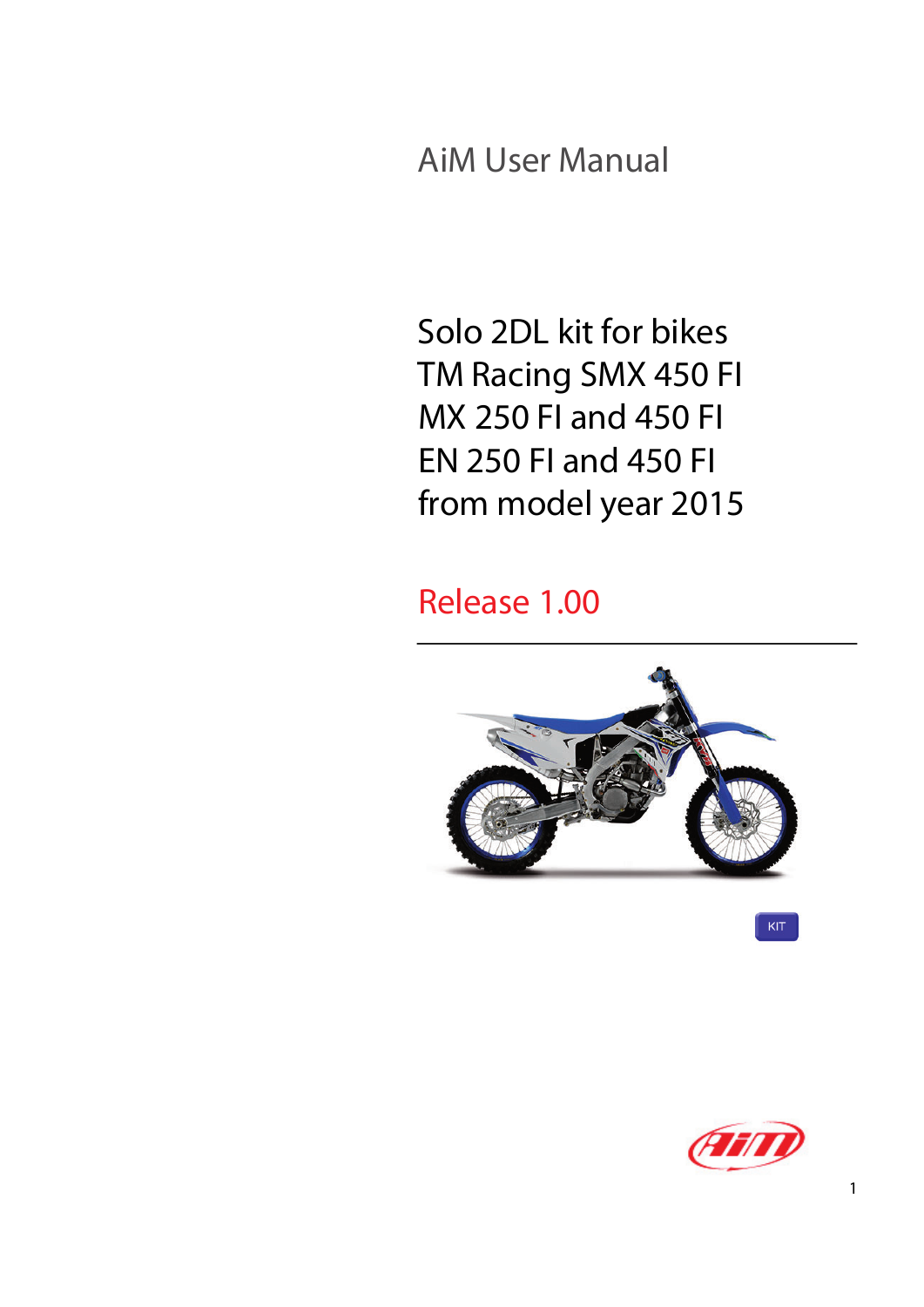

## 1 Models and years

This user guide explains how to connect Solo 2DL to the ECU of TM Racing bikes equipped with a Microtec M269 ECU. Supported models and years are:

- 
- TM Racing SMX 450 (Fuel Injection) from model year 2015
- 
- TM Racing MX 450 (Fuel Injection) from model year 2015
- TM Racing EN 250 (Fuel Injection) from model year 2015
- TM Racing EN 450 (Fuel Injection) from model year 2015

• TM Racing MX 250 (Fuel Injection) from model year 2015

## 2 Kit content and part numbers

Part number of AiM Solo 2DL kit for TM Racing bikes is: **V02569300CS1** and the kit includes:

- 1 Bar Pad for bikes without cross brace for Solo 2DL with thermoformed cover and Velcro already mounted (**1**)
- 4 Torxs head screw (**2**)
- 1 TM Racing 2015 cable (**3**)



TM Racing cable (**3**) – part number **V02569300** – and Bar Pad (**1**) – part number **X47KPSOLO2T10** – can be bought also separately as spare parts.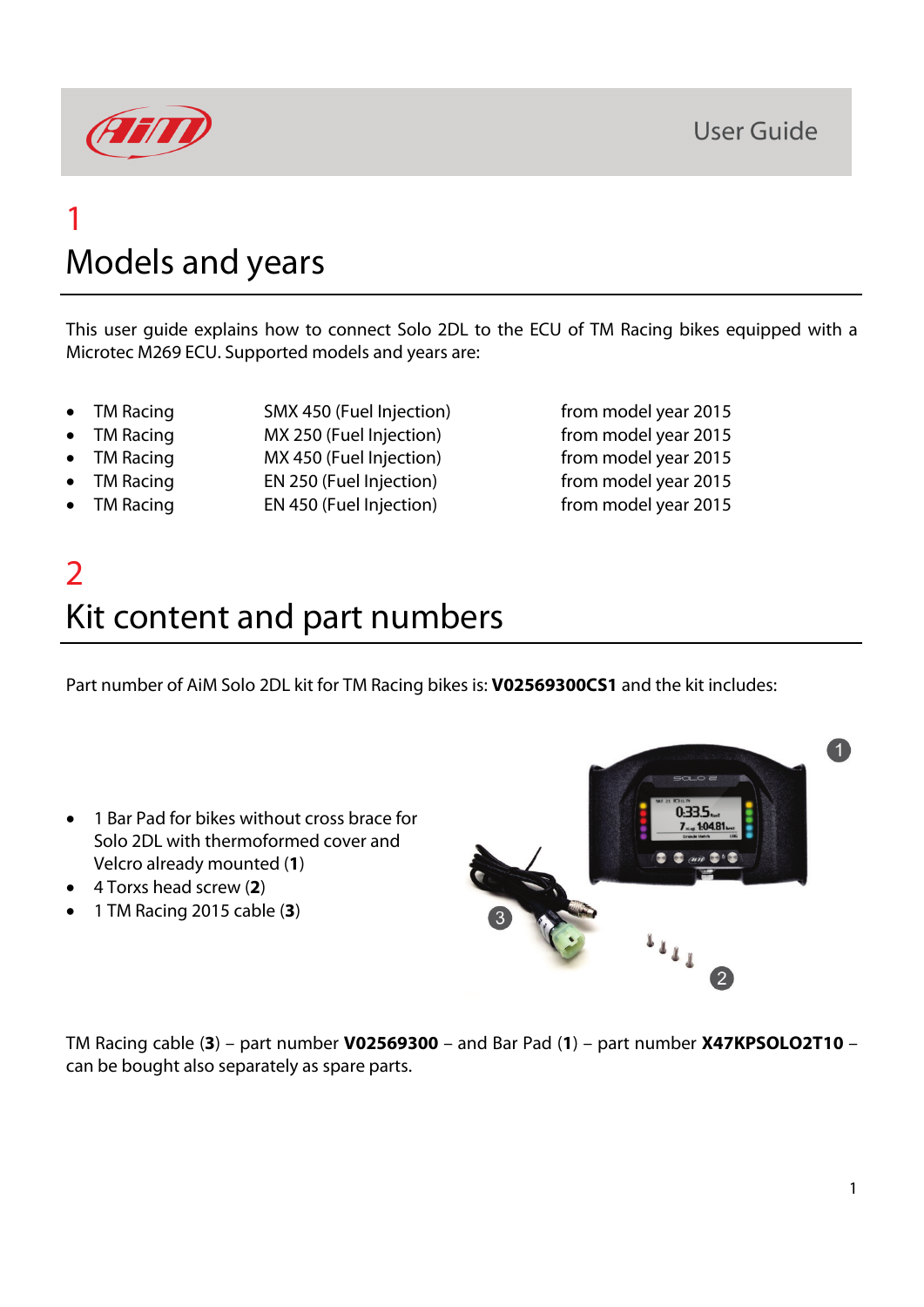



Here below is constructive scheme of the cable **V02569300**.



7 pins Binder 712<br>male connector<br>solder termination view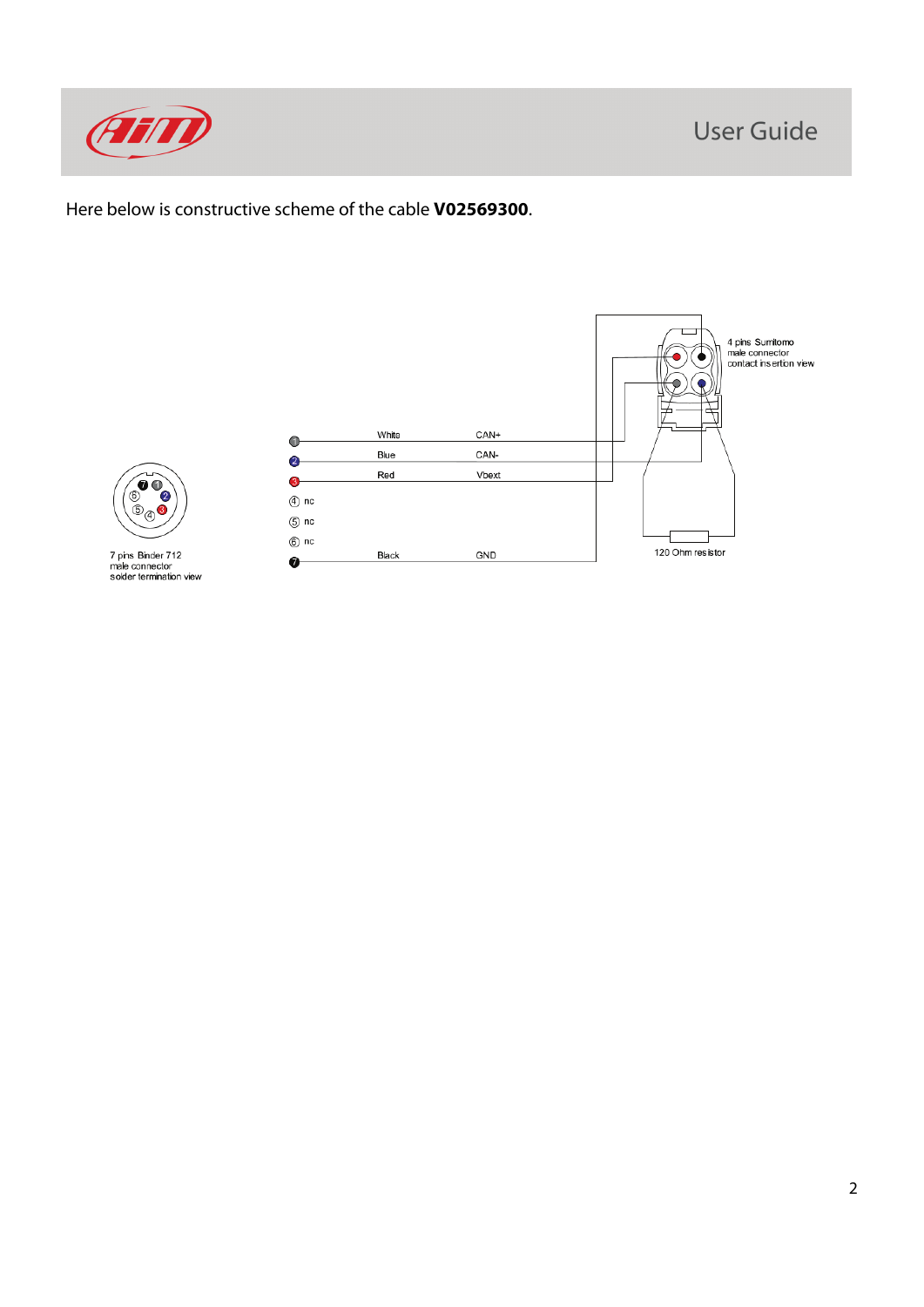**User Guide** 



# 3 Installation and connection

To install Solo 2DL on TM Racing bike use the Sumitomo female diagnosis connector connected to Microtec M269 ECU and placed left on the bike as highlighted here below.

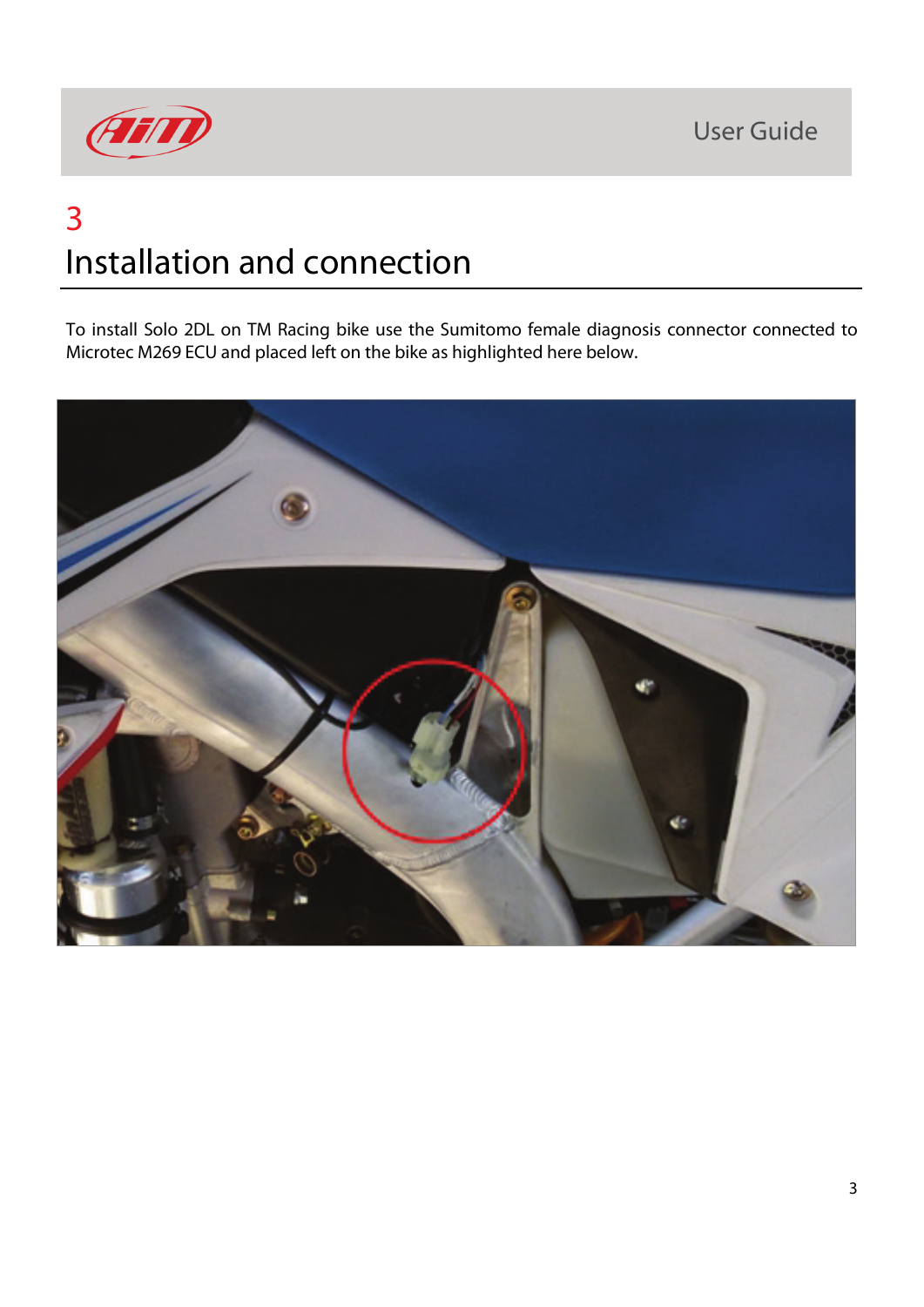

Connect 7 pins Binder 712 male connector of AiM cable to Solo 2DL right connector and 4 pins Sumitomo male connector of AiM cable to 4 pins Sumitomo female connector of the bike. **Please note**: through AiM cable it is also possible to power Solo 2DL.



#### 4 Race Studio 3 configuration

Before connecting Solo 2DL to Microtec M269 ECU set it up using Race Studio 3 software. The parameters to select in the logger configuration are:

- ECU Manufacturer: **Microtec**
- ECU Model: **TM**